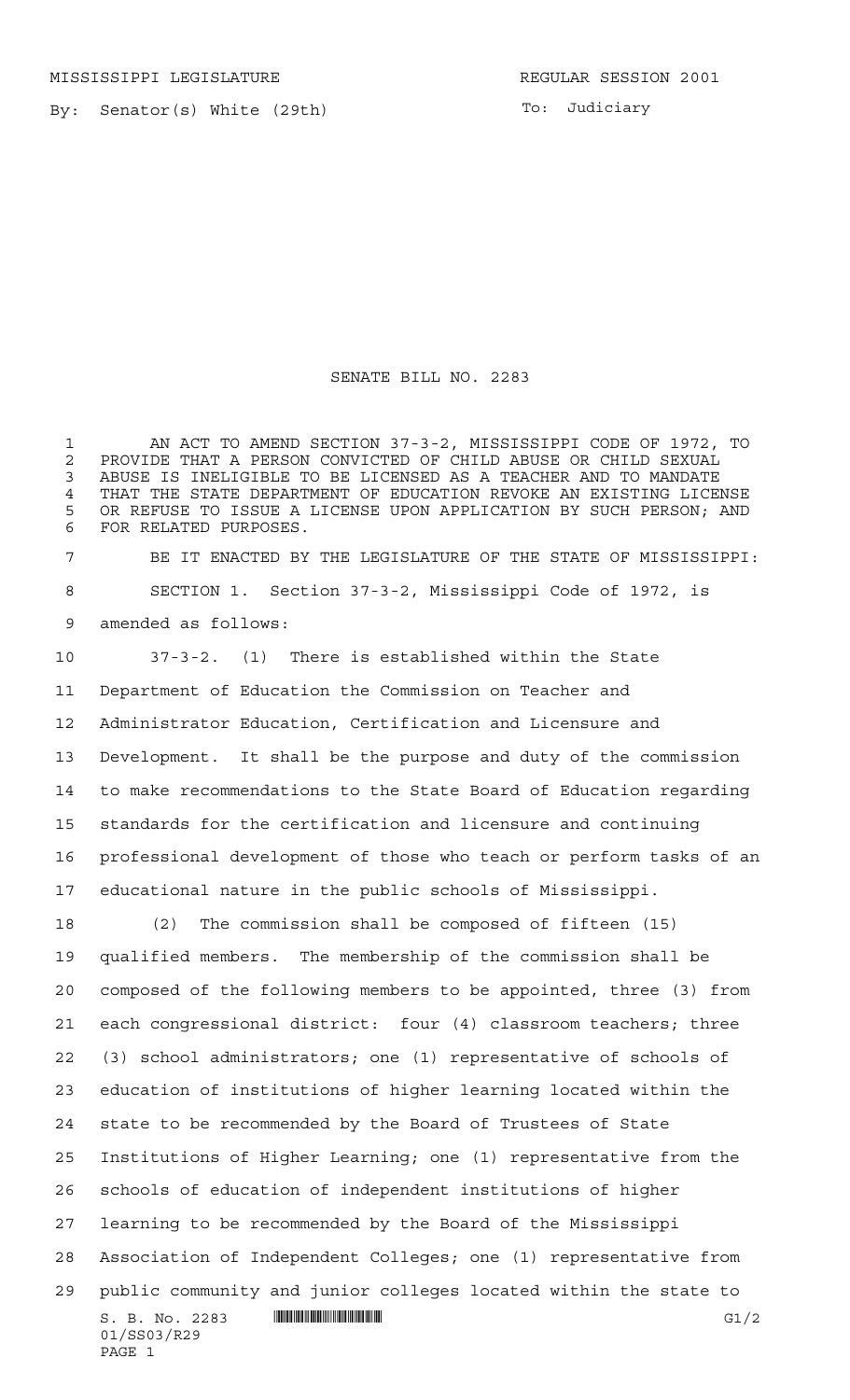be recommended by the State Board for Community and Junior Colleges; one (1) local school board member; and four (4) lay persons. All appointments shall be made by the State Board of Education after consultation with the State Superintendent of Public Education. The first appointments by the State Board of Education shall be made as follows: five (5) members shall be appointed for a term of one (1) year; five (5) members shall be appointed for a term of two (2) years; and five (5) members shall be appointed for a term of three (3) years. Thereafter, all members shall be appointed for a term of four (4) years.

 (3) The State Board of Education when making appointments shall designate a chairman. The commission shall meet at least once every two (2) months or more often if needed. Members of the commission shall be compensated at a rate of per diem as authorized by Section 25-3-69 and be reimbursed for actual and necessary expenses as authorized by Section 25-3-41.

 (4) An appropriate staff member of the State Department of Education shall be designated and assigned by the State Superintendent of Public Education to serve as executive secretary and coordinator for the commission. No less than two (2) other appropriate staff members of the State Department of Education shall be designated and assigned by the State Superintendent of Public Education to serve on the staff of the commission.

(5) It shall be the duty of the commission to:

 (a) Set standards and criteria, subject to the approval of the State Board of Education, for all educator preparation programs in the state;

 (b) Recommend to the State Board of Education each year approval or disapproval of each educator preparation program in the state;

 (c) Establish, subject to the approval of the State Board of Education, standards for initial teacher certification and licensure in all fields;

 $S. B. No. 2283$  . The set of  $S. B. N_{\odot}$  ,  $2283$ 01/SS03/R29 PAGE 2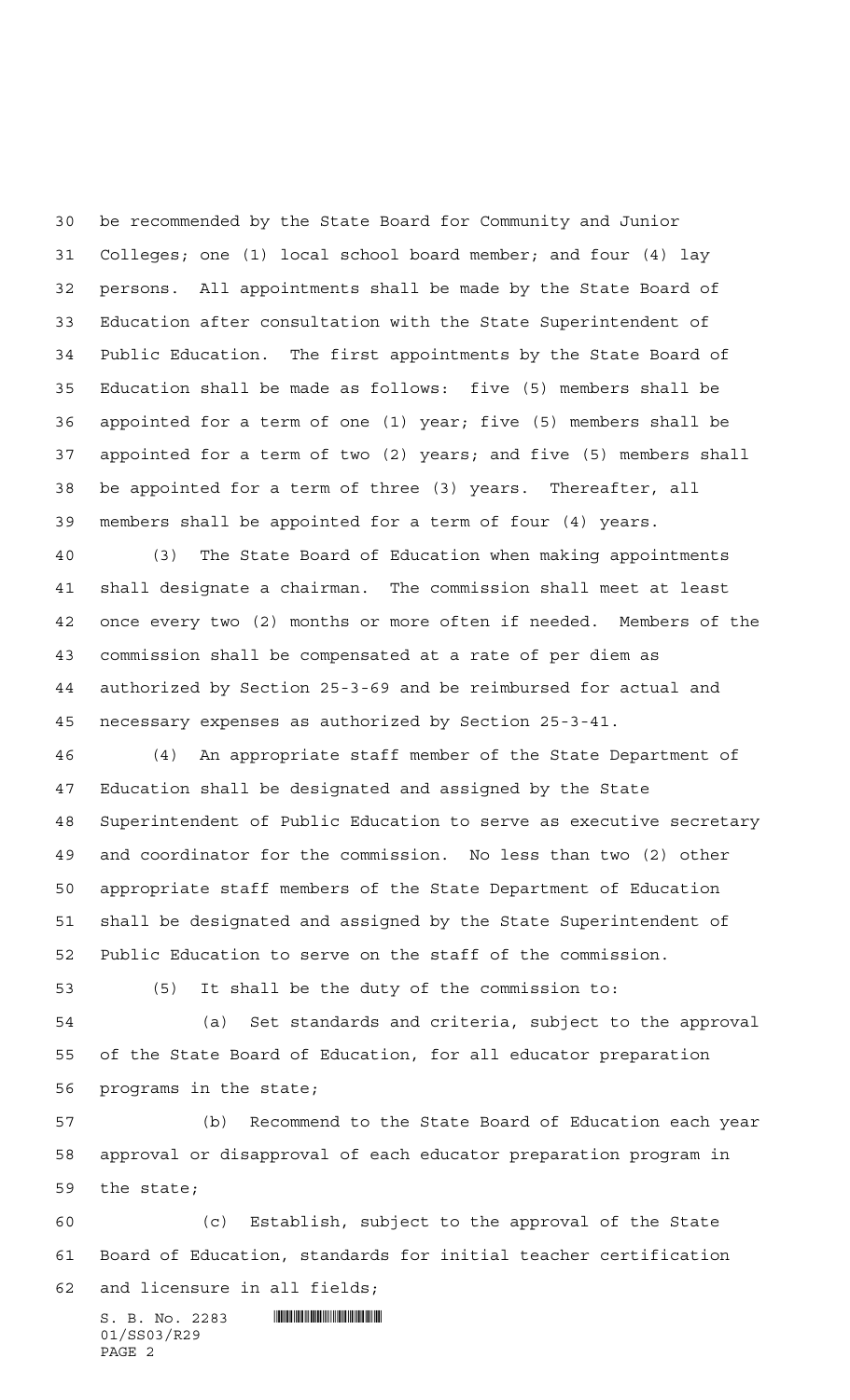(d) Establish, subject to the approval of the State Board of Education, standards for the renewal of teacher licenses in all fields;

 (e) Review and evaluate objective measures of teacher performance, such as test scores, which may form part of the licensure process, and to make recommendations for their use;

 (f) Review all existing requirements for certification and licensure;

 (g) Consult with groups whose work may be affected by the commission's decisions;

 (h) Prepare reports from time to time on current practices and issues in the general area of teacher education and certification and licensure;

 (i) Hold hearings concerning standards for teachers' and administrators' education and certification and licensure with approval of the State Board of Education;

 (j) Hire expert consultants with approval of the State Board of Education;

 (k) Set up ad hoc committees to advise on specific areas; and

83 (1) Perform such other functions as may fall within their general charge and which may be delegated to them by the State Board of Education.

 $S. B. No. 2283$  . The set of  $S. B. N_O.$  (6) (a) **Standard License-Approved Program Route**. An educator entering the school system of Mississippi for the first time and meeting all requirements as established by the State Board of Education shall be granted a standard five-year license. Persons who possess two (2) years of classroom experience as an assistant teacher or who have taught for one (1) year in an accredited public or private school shall be allowed to fulfill student teaching requirements under the supervision of a qualified participating teacher approved by an accredited college of education. The local school district in which the assistant

01/SS03/R29 PAGE 3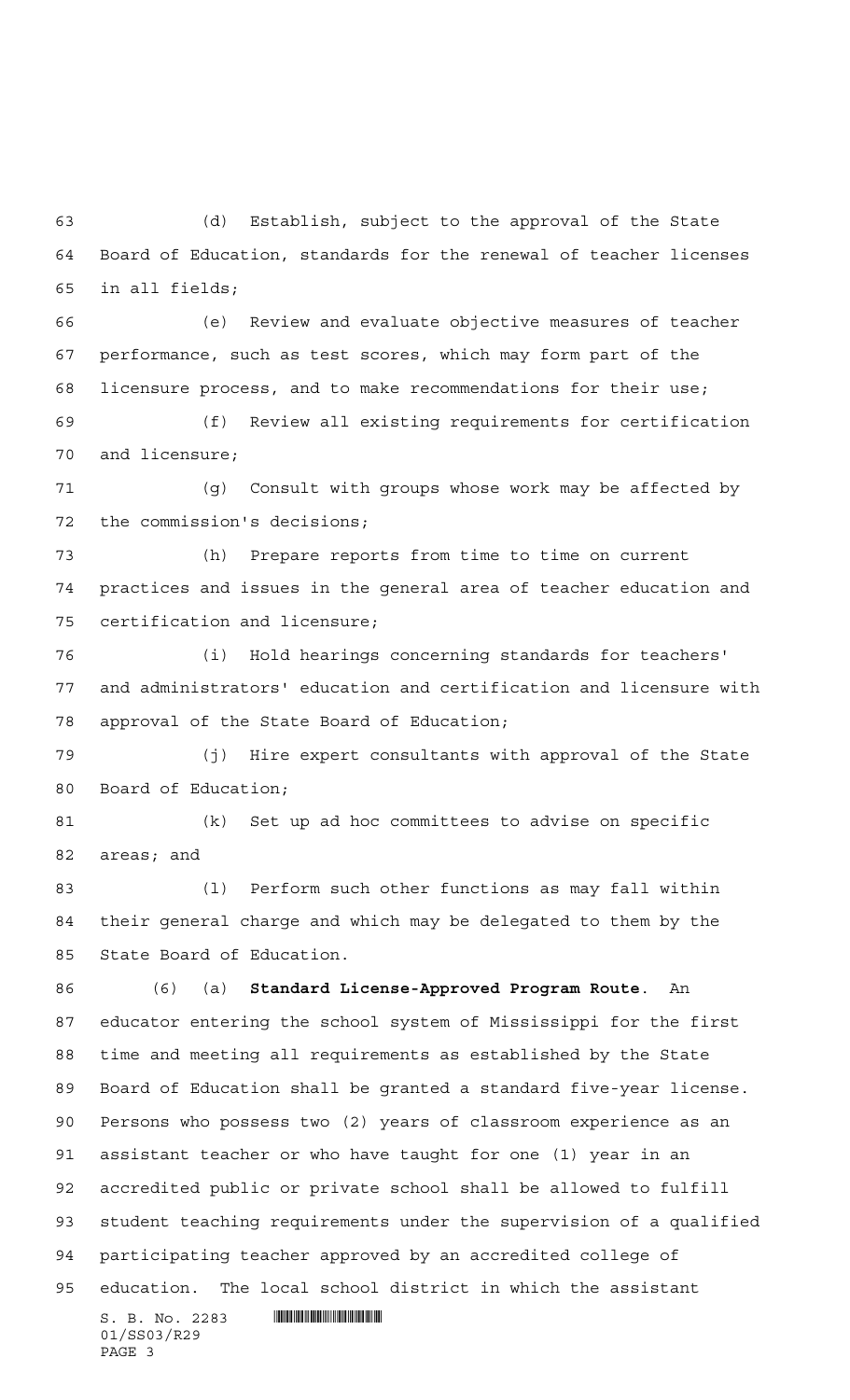the required salary level during the period of time such individual is completing student teaching requirements. Applicants for a standard license shall submit to the department: 100 (i) An application on a department form; (ii) An official transcript of completion of a teacher education program or a bachelor of science degree with child development emphasis from a program accredited by the American Association of Family and Consumer Sciences (AAFCS) approved by the department or a nationally accredited program, subject to the following: Licensure to teach in Mississippi prekindergarten through kindergarten classrooms shall require completion of a teacher education program or a bachelor of science degree with child development emphasis from a program accredited by the American Association of Family and Consumer Sciences (AAFCS). Licensure to teach in Mississippi kindergarten, for those applicants who have completed a teacher education program, and in Grade 1 through Grade 4 shall require the completion of an interdisciplinary program of studies. Licenses for Grades 4 through 8 shall require the completion of an interdisciplinary program of studies with two (2) or more areas of concentration. Licensure to teach in Mississippi Grades 7 through 12 shall require a major in an academic field other than education, or a combination of disciplines other than education. Students preparing to teach a subject shall complete a major in the respective subject discipline. All applicants for standard licensure shall demonstrate that such person's college preparation in those fields was in accordance with the standards set forth by the National Council for Accreditation of Teacher Education (NCATE) or the National Association of State Directors of Teacher Education and Certification (NASDTEC) or, for those applicants who have a bachelor of science degree with child development emphasis,

teacher is employed shall compensate such assistant teachers at

 $S. B. No. 2283$  . The set of  $S. B. N_O.$ 01/SS03/R29 PAGE 4 the American Association of Family and Consumer Sciences (AAFCS);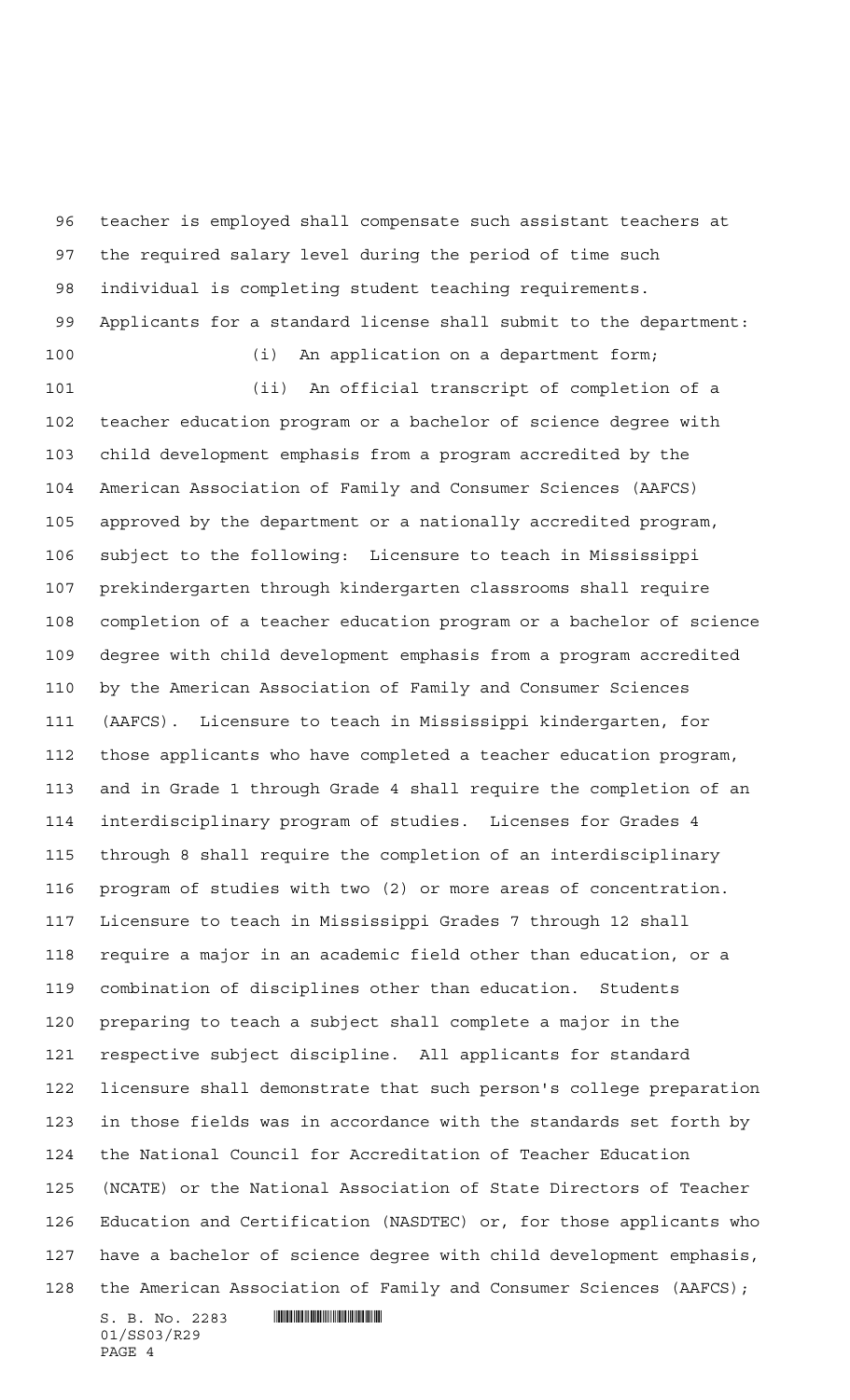$S. B. No. 2283$  . The set of  $S. B. N_O.$  (iii) A copy of test scores evidencing satisfactory completion of nationally administered examinations of achievement, such as the Educational Testing Service's teacher testing examinations; and (iv) Any other document required by the State Board of Education. (b) **Standard License-Alternate Teaching Route**. Applicants for a standard license-alternate teaching route shall submit to the department: (i) An application on a department form; (ii) An official transcript evidencing a bachelor's degree from an accredited institution of higher learning; (iii) A copy of test scores evidencing satisfactory completion of an examination of achievement specified by the commission and approved by the State Board of Education; (iv) An official transcript evidencing appropriate credit hours or a copy of test scores evidencing successful completion of tests as required by the State Board of Education; and (v) Any other document required by the State Board of Education. A Standard License-Approved Program Route and a Standard License-Alternate Teaching Route shall be issued for a five-year period, and may be renewed. Recognizing teaching as a profession, a hiring preference shall be granted to persons holding a Standard License-Approved Program Route or Standard License-Alternate Teaching Route over persons holding any other license. (c) **Special License-Expert Citizen**. In order to allow a school district to offer specialized or technical courses, the State Department of Education, in accordance with rules and regulations established by the State Board of Education, may grant a one-year expert citizen-teacher license to local business or

01/SS03/R29 PAGE 5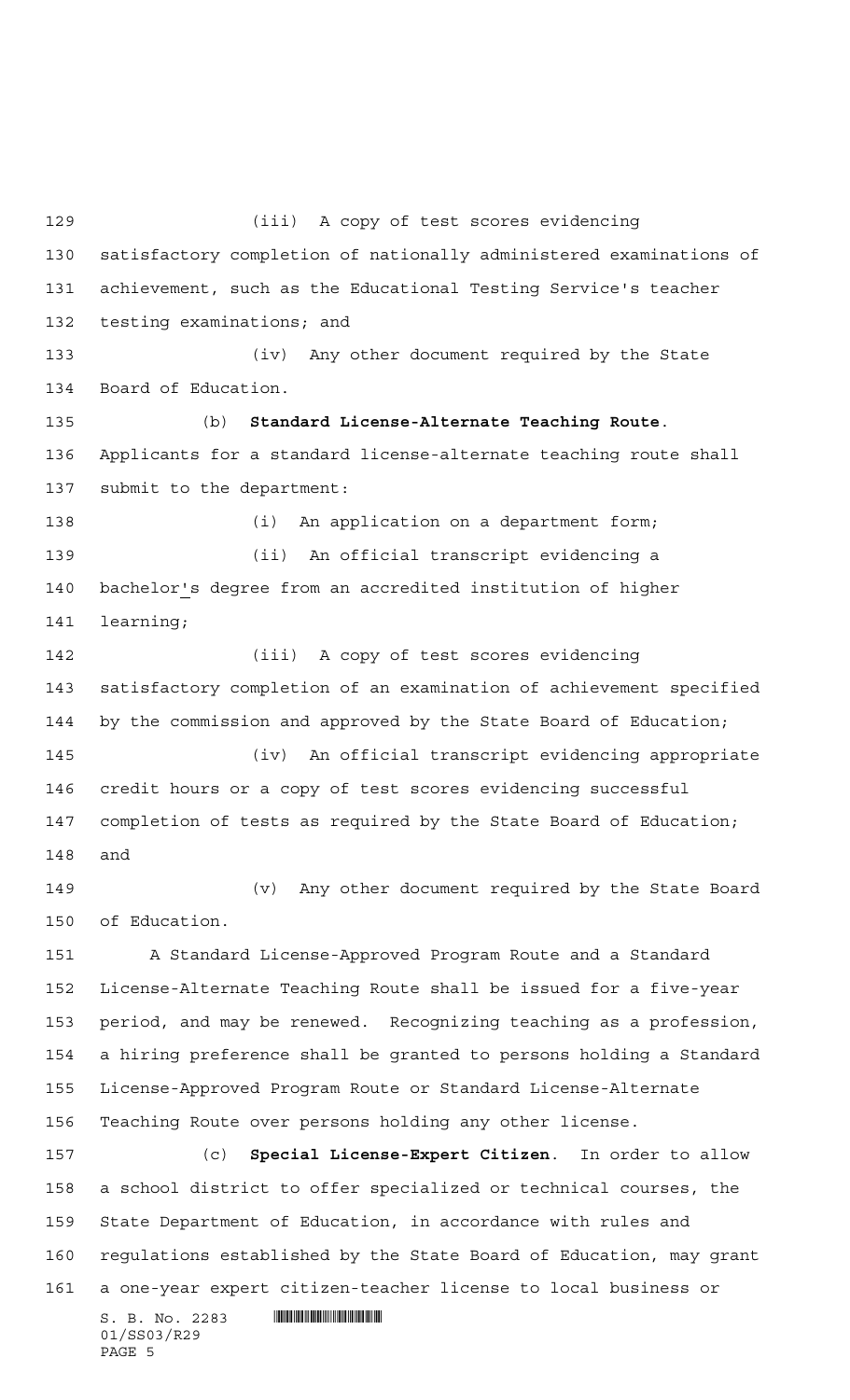other professional personnel to teach in a public school or nonpublic school accredited or approved by the state. Such person may begin teaching upon his employment by the local school board and licensure by the Mississippi Department of Education. The board shall adopt rules and regulations to administer the expert citizen-teacher license. A special license-expert citizen may be renewed in accordance with the established rules and regulations of the State Department of Education.

 (d) **Special License - Nonrenewable.** The State Board of Education is authorized to establish rules and regulations to allow those educators not meeting requirements in subsection (6)(a), (b) or (c) to be licensed for a period of not more than three (3) years, except by special approval of the State Board of Education.

 (e) **Nonlicensed Teaching Personnel.** A nonlicensed person may teach for a maximum of three (3) periods per teaching day in a public school or a nonpublic school accredited/approved by the state. Such person shall submit to the department a transcript or record of his education and experience which substantiates his preparation for the subject to be taught and shall meet other qualifications specified by the commission and approved by the State Board of Education. In no case shall any local school board hire nonlicensed personnel as authorized under this paragraph in excess of five percent (5%) of the total number of licensed personnel in any single school.

 (f) In the event any school district meets Level 4 or 5 accreditation standards, the State Board of Education, in its discretion, may exempt such school district from any restrictions in paragraph (e) relating to the employment of nonlicensed teaching personnel.

 (7) **Administrator License.** The State Board of Education is authorized to establish rules and regulations and to administer the licensure process of the school administrators in the State of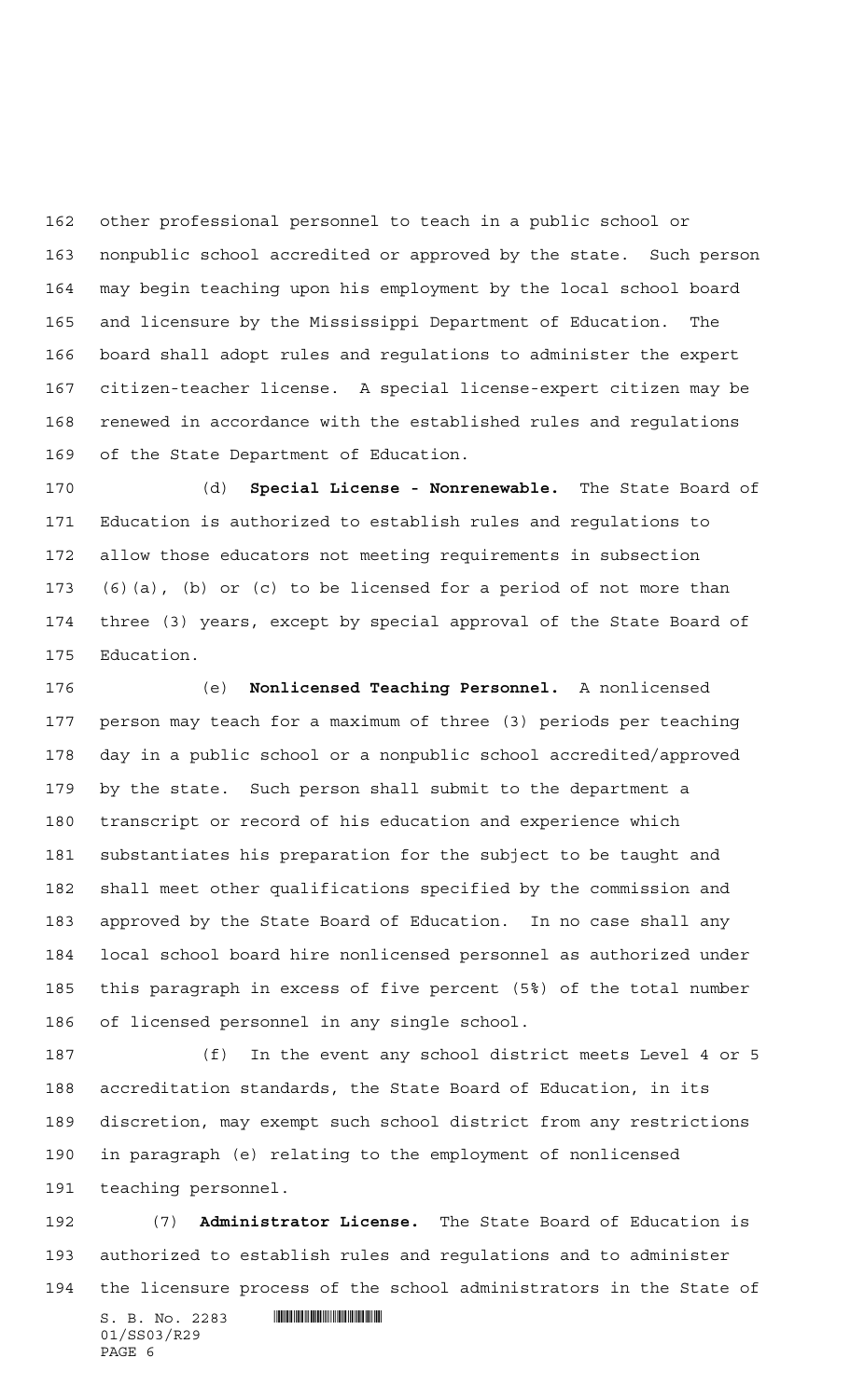Mississippi. There will be four (4) categories of administrator licensure with exceptions only through special approval of the State Board of Education.

 (a) **Administrator License - Nonpracticing.** Those educators holding administrative endorsement but have no administrative experience or not serving in an administrative position on January 15, 1997.

 (b) **Administrator License - Entry Level.** Those educators holding administrative endorsement and having met the department's qualifications to be eligible for employment in a Mississippi school district. Administrator license - entry level shall be issued for a five-year period and shall be nonrenewable.

 (c) **Standard Administrator License - Career Level.** An administrator who has met all the requirements of the department for standard administrator licensure.

 (d) **Administrator License - Alternate Route.** The board may establish an alternate route for licensing administrative personnel. Such alternate route for administrative licensure shall be available for persons holding, but not limited to, a master of business administration degree, a master of public administration degree or a master of public planning and policy degree from an accredited college or university, with five (5) years of administrative or supervisory experience. Successful completion of the requirements of alternate route licensure for administrators shall qualify the person for a standard administrator license.

 $S. B. No. 2283$  . The set of  $S. B. N_O.$  Beginning with the 1997-1998 school year, individuals seeking school administrator licensure under paragraph (b), (c) or (d) shall successfully complete a training program and an assessment process prescribed by the State Board of Education. Applicants seeking school administrator licensure prior to June 30, 1997, and completing all requirements for provisional or standard administrator certification and who have never practiced, shall be

01/SS03/R29 PAGE 7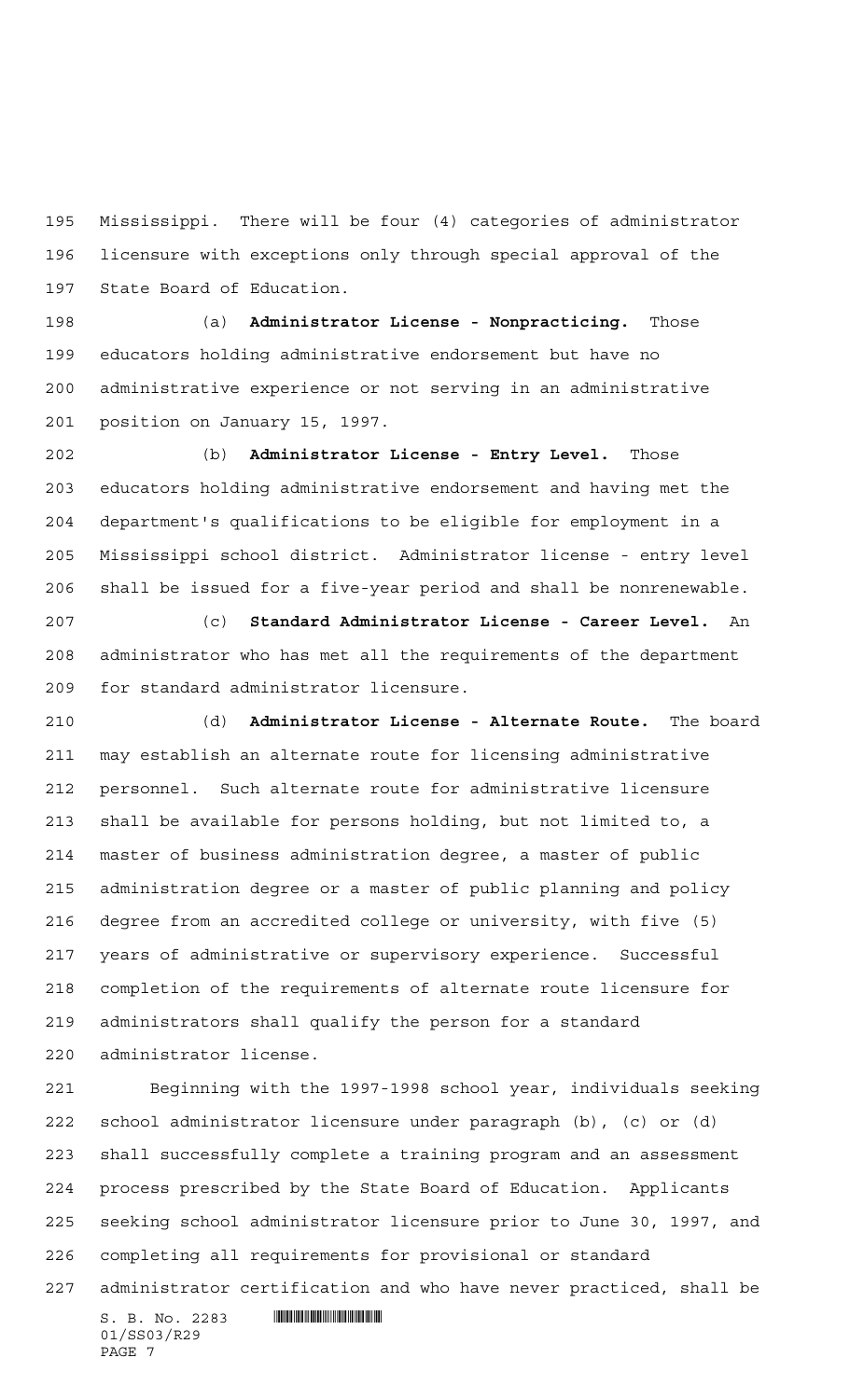exempt from taking the Mississippi Assessment Battery Phase I. Applicants seeking school administrator licensure during the period beginning July 1, 1997, through June 30, 1998, shall participate in the Mississippi Assessment Battery, and upon request of the applicant, the department shall reimburse the applicant for the cost of the assessment process required. After June 30, 1998, all applicants for school administrator licensure shall meet all requirements prescribed by the department under paragraph (b), (c) or (d), and the cost of the assessment process required shall be paid by the applicant.

 (8) **Reciprocity.** (a) The department shall grant a standard license to any individual who possesses a valid standard license from another state and has a minimum of two (2) years of full-time teaching or administrator experience.

 (b) The department shall grant a nonrenewable special license to any individual who possesses a credential which is less than a standard license or certification from another state, or who possesses a standard license from another state but has less than two (2) years of full-time teaching or administration experience. Such special license shall be valid for the current school year plus one (1) additional school year to expire on June 30 of the second year, not to exceed a total period of twenty-four (24) months, during which time the applicant shall be required to complete the requirements for a standard license in Mississippi.

 (9) **Renewal and Reinstatement of Licenses.** The State Board of Education is authorized to establish rules and regulations for the renewal and reinstatement of educator and administrator licenses. Effective May 15, 1997, the valid standard license held by an educator shall be extended five (5) years beyond the expiration date of the license in order to afford the educator adequate time to fulfill new renewal requirements established pursuant to this subsection. An educator completing a master of education, educational specialist or doctor of education degree in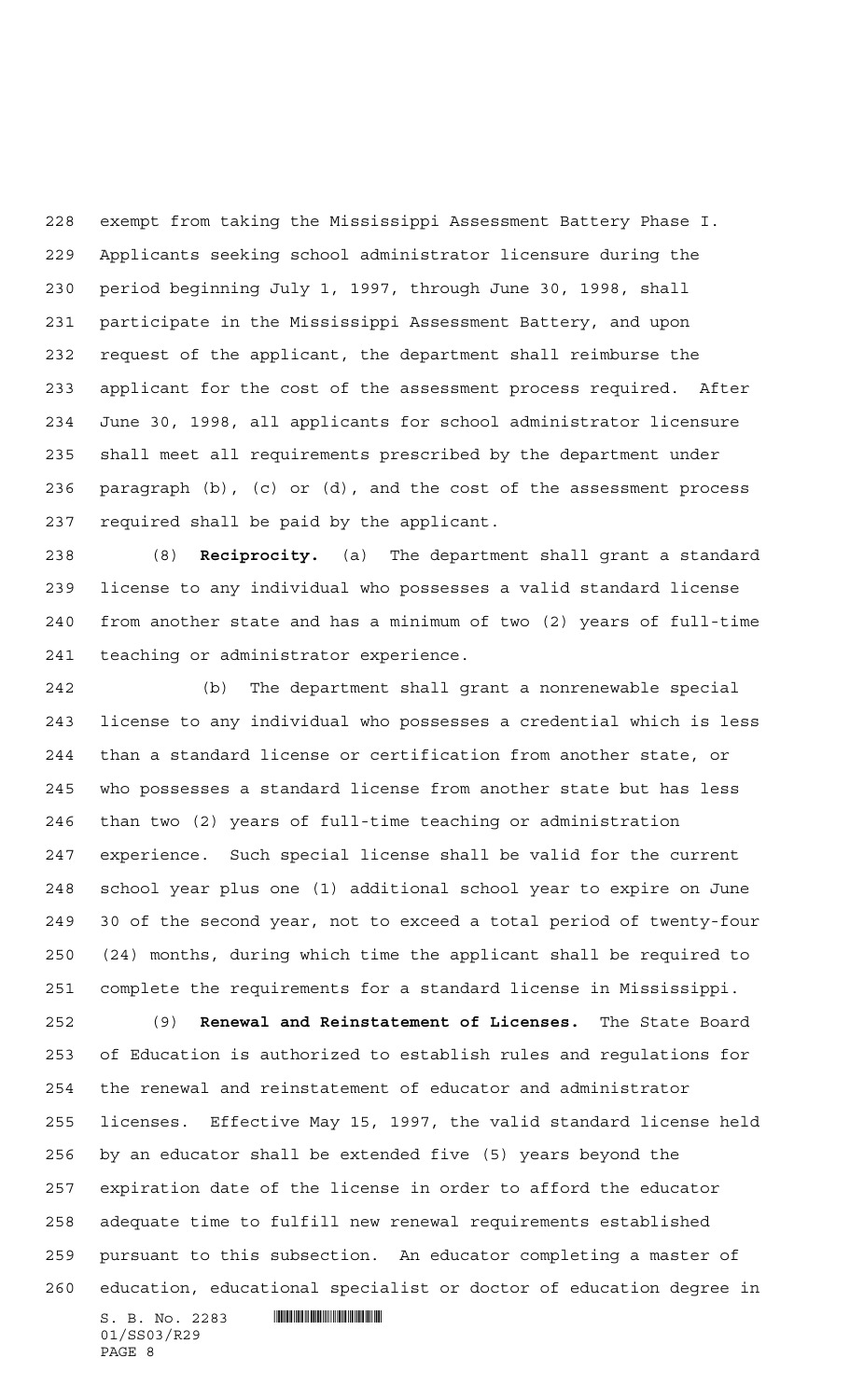May 1997 for the purpose of upgrading the educator's license to a higher class shall be given this extension of five (5) years plus five (5) additional years for completion of a higher degree.

 (10) All controversies involving the issuance, revocation, suspension or any change whatsoever in the licensure of an educator required to hold a license shall be initially heard in a hearing de novo, by the commission or by a subcommittee established by the commission and composed of commission members for the purpose of holding hearings. Any complaint seeking the denial of issuance, revocation or suspension of a license shall be by sworn affidavit filed with the Commission of Teacher and Administrator Education, Certification and Licensure and Development. The decision thereon by the commission or its subcommittee shall be final, unless the aggrieved party shall appeal to the State Board of Education, within ten (10) days, of the decision of the committee or its subcommittee. An appeal to the State Board of Education shall be on the record previously made before the commission or its subcommittee unless otherwise provided by rules and regulations adopted by the board. The State Board of Education in its authority may reverse, or remand with instructions, the decision of the committee or its subcommittee. The decision of the State Board of Education shall be final.

 (11) The State Board of Education, acting through the commission, may deny an application for any teacher or administrator license for one or more of the following:

 (a) Lack of qualifications which are prescribed by law or regulations adopted by the State Board of Education;

 (b) The applicant has a physical, emotional or mental disability that renders the applicant unfit to perform the duties authorized by the license, as certified by a licensed psychologist or psychiatrist;

 (c) The applicant is actively addicted to or actively dependent on alcohol or other habit-forming drugs or is a habitual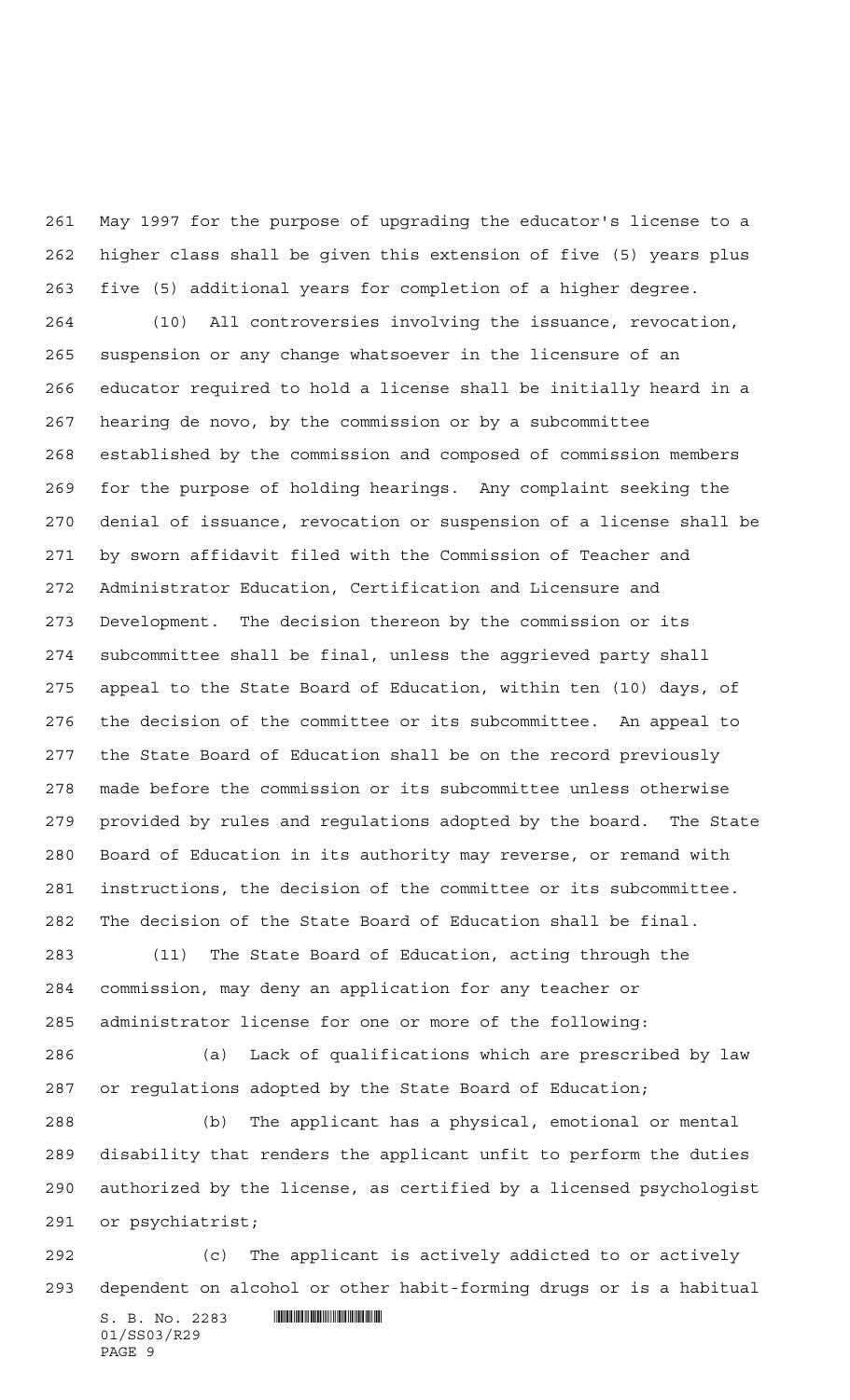user of narcotics, barbiturates, amphetamines, hallucinogens, or other drugs having similar effect, at the time of application for a license;

 (d) Revocation of an applicant's certificate or license by another state;

 (e) Fraud or deceit committed by the applicant in securing or attempting to secure such certification and license;

 (f) Failing or refusing to furnish reasonable evidence of identification;

 (g) The applicant has been convicted, has pled guilty or entered a plea of nolo contendere to a felony, as defined by federal or state law; or

 (h) The applicant has been convicted, has pled guilty or entered a plea of nolo contendere to a sex offense as defined by federal or state law.

 (12) The State Board of Education, acting on the recommendation of the commission, may revoke or suspend any teacher or administrator license for specified periods of time for one or more of the following:

 (a) Breach of contract or abandonment of employment may result in the suspension of the license for one (1) school year as provided in Section 37-9-57;

 (b) Obtaining a license by fraudulent means shall result in immediate suspension and continued suspension for one (1) year after correction is made;

 (c) Suspension or revocation of a certificate or license by another state shall result in immediate suspension or revocation and shall continue until records in the prior state have been cleared;

 (d) The license holder has been convicted, has pled guilty or entered a plea of nolo contendere to a felony, as defined by federal or state law;

 $S. B. No. 2283$  . The set of  $S. B. N_{\odot}$  is the set of  $S. B. N_{\odot}$ 01/SS03/R29 PAGE 10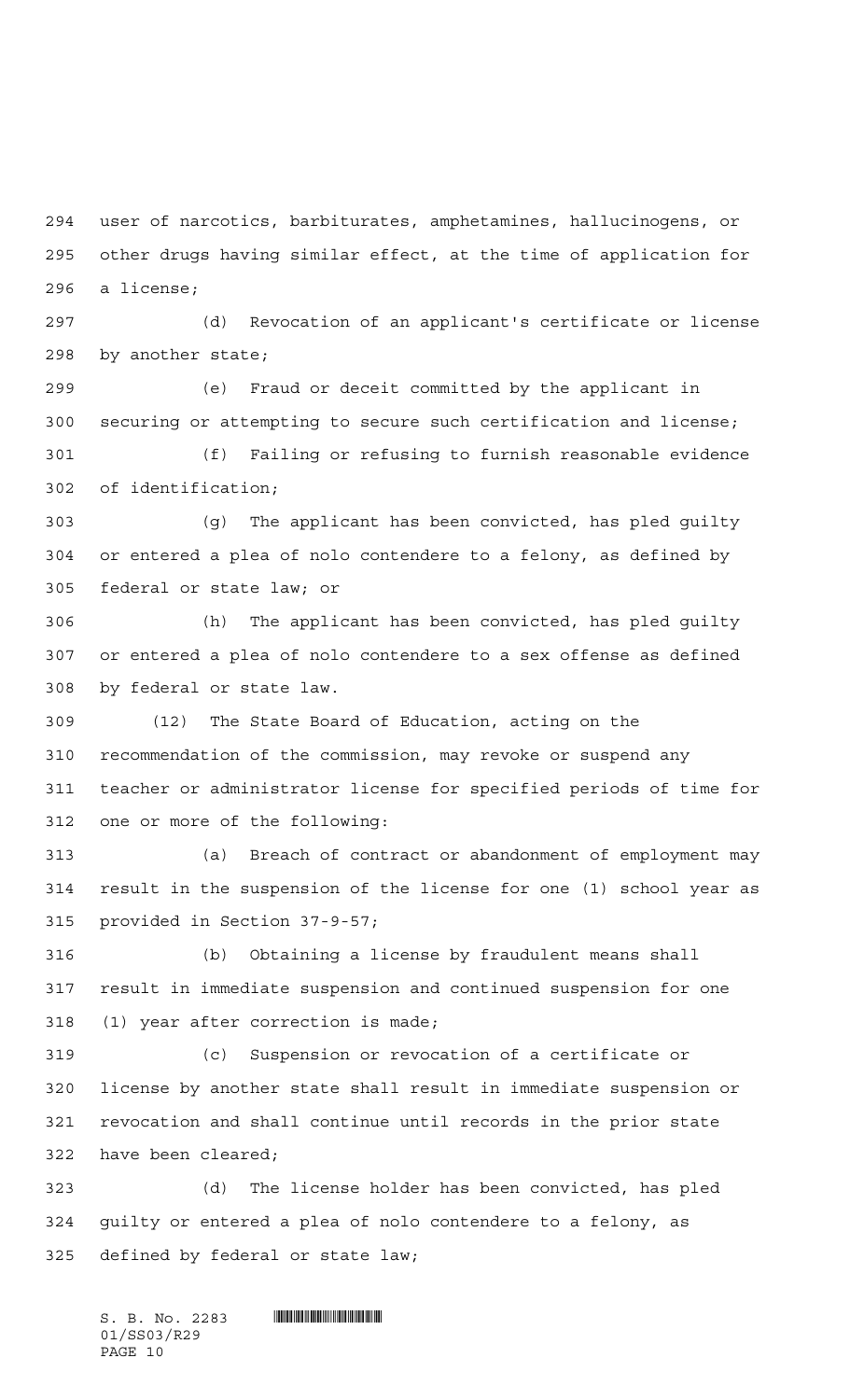(e) The license holder has been convicted, has pled guilty or entered a plea of nolo contendere to a sex offense, as defined by federal or state law; or

 (f) The license holder knowingly and willfully committing any of the acts affecting validity of mandatory uniform test results as provided in Section 37-16-4(1).

 (13) (a) Dismissal or suspension of a licensed employee by a local school board pursuant to Section 37-9-59 may result in the suspension or revocation of a license for a length of time which shall be determined by the commission and based upon the severity of the offense.

 (b) Any offense committed or attempted in any other state shall result in the same penalty as if committed or attempted in this state.

 (c) A person may voluntarily surrender a license. The surrender of such license may result in the commission recommending any of the above penalties without the necessity of a hearing. However, any such license which has voluntarily been surrendered by a licensed employee may be reinstated by a unanimous vote of all members of the commission.

 $S. B. No. 2283$  . The set of  $S. B. N_O.$  The State Board of Education, acting through the commission, shall refuse to issue, refuse to renew, or automatically revoke a teacher's license to teach without the right to a hearing upon receiving a certified copy of a conviction showing that the teacher has been convicted of felonious child abuse or neglect, as defined in Section 97-5-39, Mississippi Code of 1972, or a sex offense as defined in Section 45-33-23, Mississippi Code of 1972, where the victim is under the age of eighteen (18), or under a similar law of another state or the United States. The State Board of Education, acting through the commission, shall send notice of this licensing action to the superintendent of the school district in which the teacher is currently employed. A person whose license to teach has been revoked, not issued, or not

```
01/SS03/R29
PAGE 11
```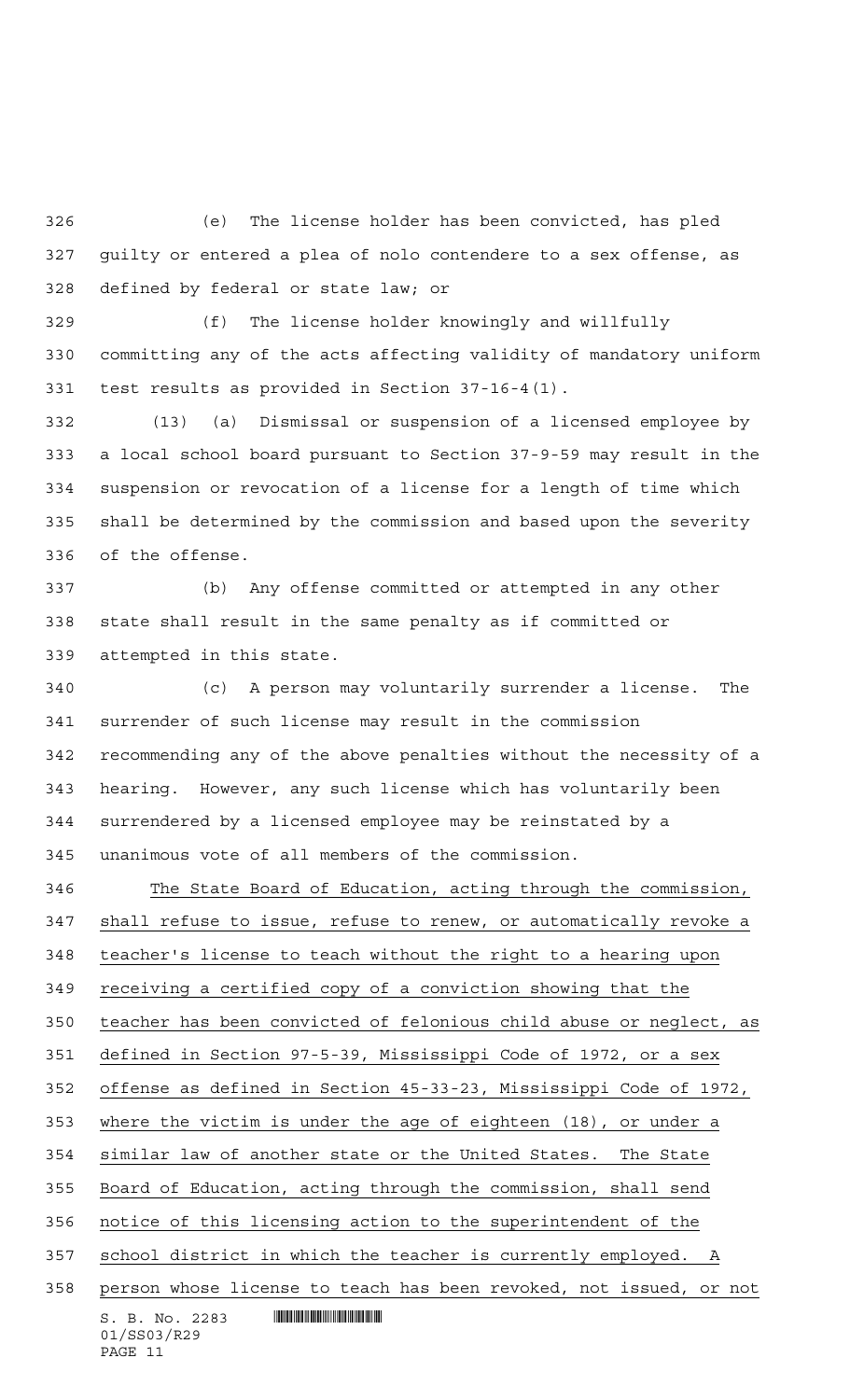renewed under this subsection may petition the board to reconsider the licensing action if the person's conviction for child abuse or sexual abuse is reversed by a final decision of the Mississippi Court of Appeals or the Mississippi Supreme Court or if the person has received a pardon for the offense. The petitioner shall attach a certified copy of the appellate court's final decision or the pardon to the petition, and the board acting through the commission shall schedule and hold a disciplinary hearing on the matter unless the petitioner waives the right to a hearing. If the board finds that, notwithstanding the reversal of the criminal conviction or the issuance of a pardon, the petitioner is disqualified from teaching, the board shall affirm its previous licensing action. If the board finds that the petitioner is not disqualified from teaching under this subsection, it shall reverse its previous licensing action.

 (14) A person whose license has been suspended on any grounds except criminal grounds may petition for reinstatement of the license after one (1) year from the date of suspension, or after one-half (1/2) of the suspended time has lapsed, whichever is greater. A license suspended on the criminal grounds may be reinstated upon petition to the commission filed after expiration of the sentence and parole or probationary period imposed upon conviction. A revoked license may be reinstated upon satisfactory showing of evidence of rehabilitation. The commission shall require all who petition for reinstatement to furnish evidence satisfactory to the commission of good character, good mental, emotional and physical health and such other evidence as the commission may deem necessary to establish the petitioner's rehabilitation and fitness to perform the duties authorized by the license.

 (15) Reporting procedures and hearing procedures for dealing with infractions under this section shall be promulgated by the commission, subject to the approval of the State Board of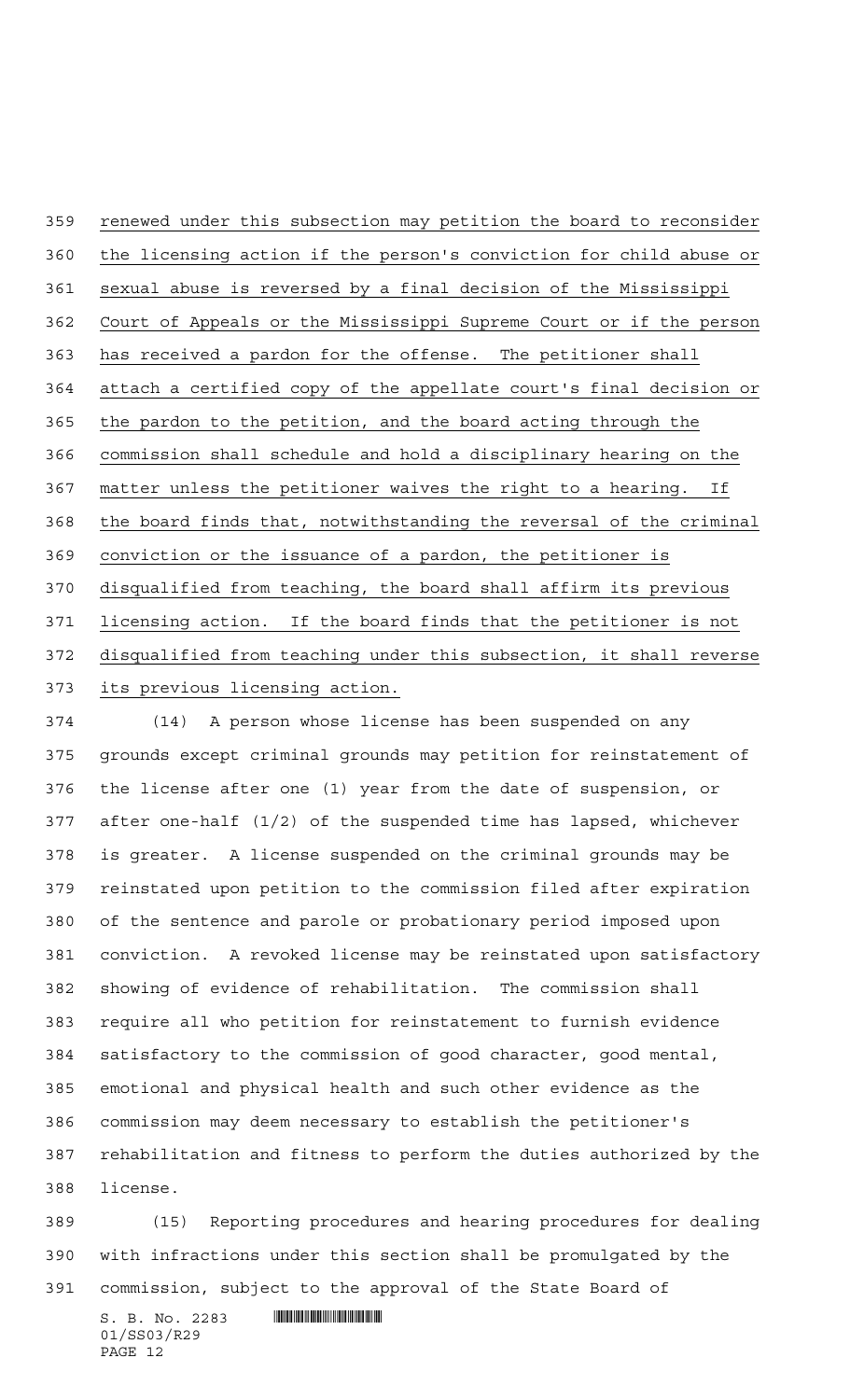Education. The revocation or suspension of a license shall be effected at the time indicated on the notice of suspension or revocation. The commission shall immediately notify the superintendent of the school district or school board where the teacher or administrator is employed of any disciplinary action and also notify the teacher or administrator of such revocation or suspension and shall maintain records of action taken. The State Board of Education may reverse or remand with instructions any decision of the commission regarding a petition for reinstatement of a license, and any such decision of the State Board of Education shall be final.

 (16) An appeal from the action of the State Board of Education in denying an application, revoking or suspending a license or otherwise disciplining any person under the provisions of this section, shall be filed in the Chancery Court of the First Judicial District of Hinds County on the record made, including a verbatim transcript of the testimony at the hearing. The appeal shall be filed within thirty (30) days after notification of the action of the board is mailed or served and the proceedings in chancery court shall be conducted as other matters coming before the court. The appeal shall be perfected upon filing notice of the appeal and by the prepayment of all costs, including the cost of preparation of the record of the proceedings by the State Board of Education, and the filing of a bond in the sum of Two Hundred Dollars (\$200.00) conditioned that if the action of the board be affirmed by the chancery court, the applicant or license holder shall pay the costs of the appeal and the action of the chancery court.

 (17) All such programs, rules, regulations, standards and criteria recommended or authorized by the commission shall become effective upon approval by the State Board of Education as designated by appropriate orders entered upon the minutes thereof. (18) The granting of a license shall not be deemed a